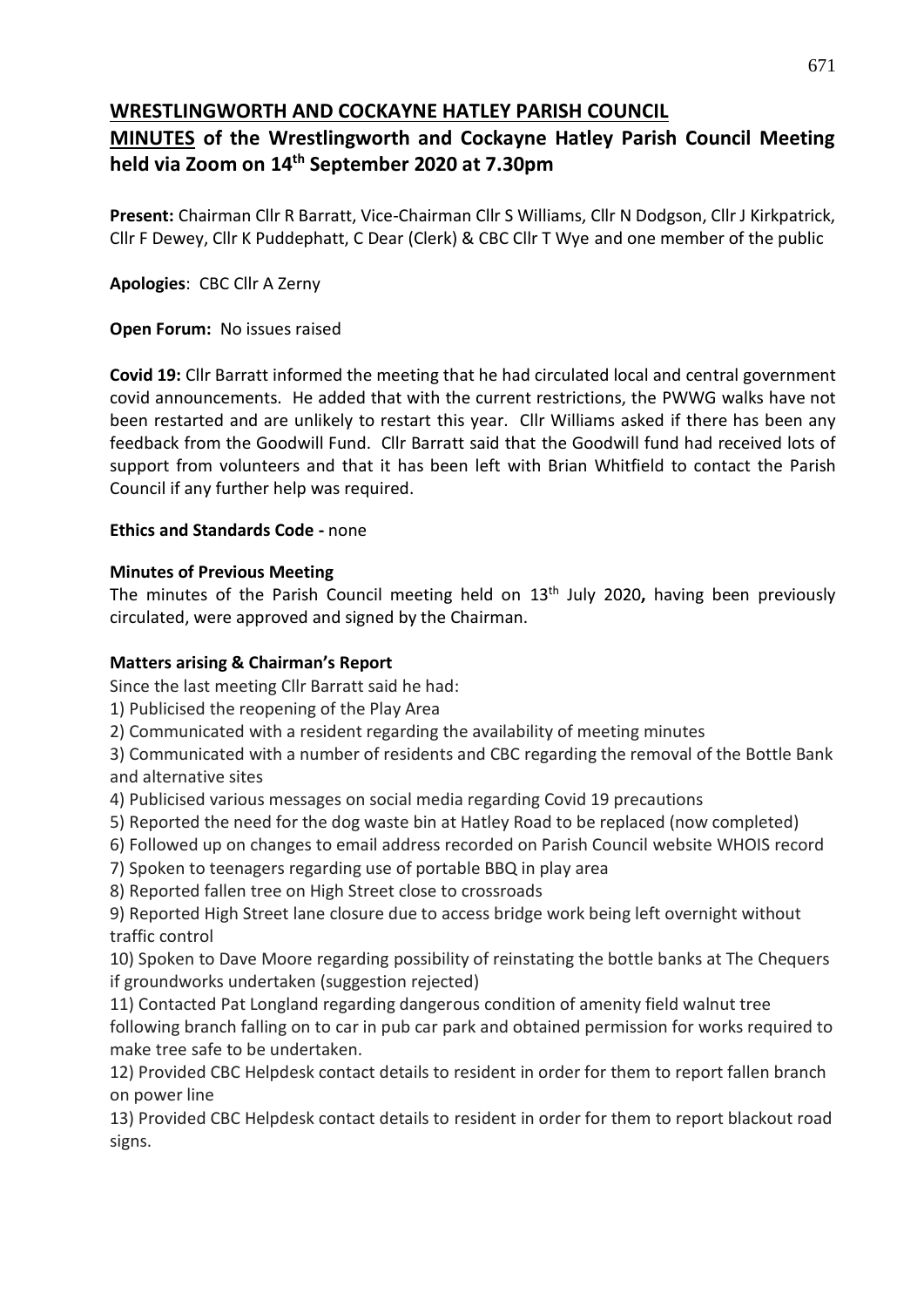Ward councillor Grants and covid grants from CBC Cllr Wye were advertised but will re-advertise as no requests have been received. **ACTION RB**

Clerk's Report

- Forwarded relevant emails to Parish Councillors
- Completed agenda, budget and financial statement for September's meeting
- Reconciled bank statement with income and expenditure and transferred £3K to cover September & October's outgoings
- SAGE transactions added to end of August
- Completed and submitted VAT return to end of July
- Updated parish website with copy of minutes and agenda
- Completed weekly checks of defibrillator/housing in Wrestlingworth with no issues to date
- Replied to Darren McKeown's email regarding parking on the High Street
- Spoken to member of the parish regarding his land with regards to the village envelope map on the Neighbourhood Plan. Cllr Williams also spoke to the resident regarding this matter.
- Asked our tree surgeon to inspect fallen tree at the Chequers Pub and consequently to remove tree
- Reported fallen tree blocking highway near to 1 High Street to CBC for removal
- Updated our copy of the electoral register
- Spoke to Martin Hall regarding the 2 vacancies on the Church and Poors Charity

# **Church and Poors Charity**

Martin Hall has informed the Parish Council that two new committee members are needed to represent Parish Council due to recent resignations. Cllr Barratt said that he would contact a member of the parish that the Parish Council thought would be a suitable candidate. The clerk also offered to represent the Council.

# **Cockayne Hatley**

Co-Op Village Green

Cllr Puddephatt informed the Council that he had not heard anything more from the Co-Op. Village Road speed limit reduction & Village Road Sign

Cllr Puddephatt also said that he had chased up this issue with Judith Wong on 10th September but got out of office message saying she will be out until 17th September, if no reply by 21st September will follow up again **ACTION KP**

Co-Op land tree management

Cllr Puddephatt said that he had left a message regarding tree management. **ACTION KP** Roadside vegetation

Several residents had asked how to get the foliage and vegetation that is encroaching into the road cut back as CBC highways have told one resident that they only cut the verges up to the 30mph sign (next to number 1 Village Road) so Cllr Puddephatt advised them to report the issue to the CBC overgrowing plants section.

# **Woodcraft's Meadow/Dyason Development update**

Nothing to report.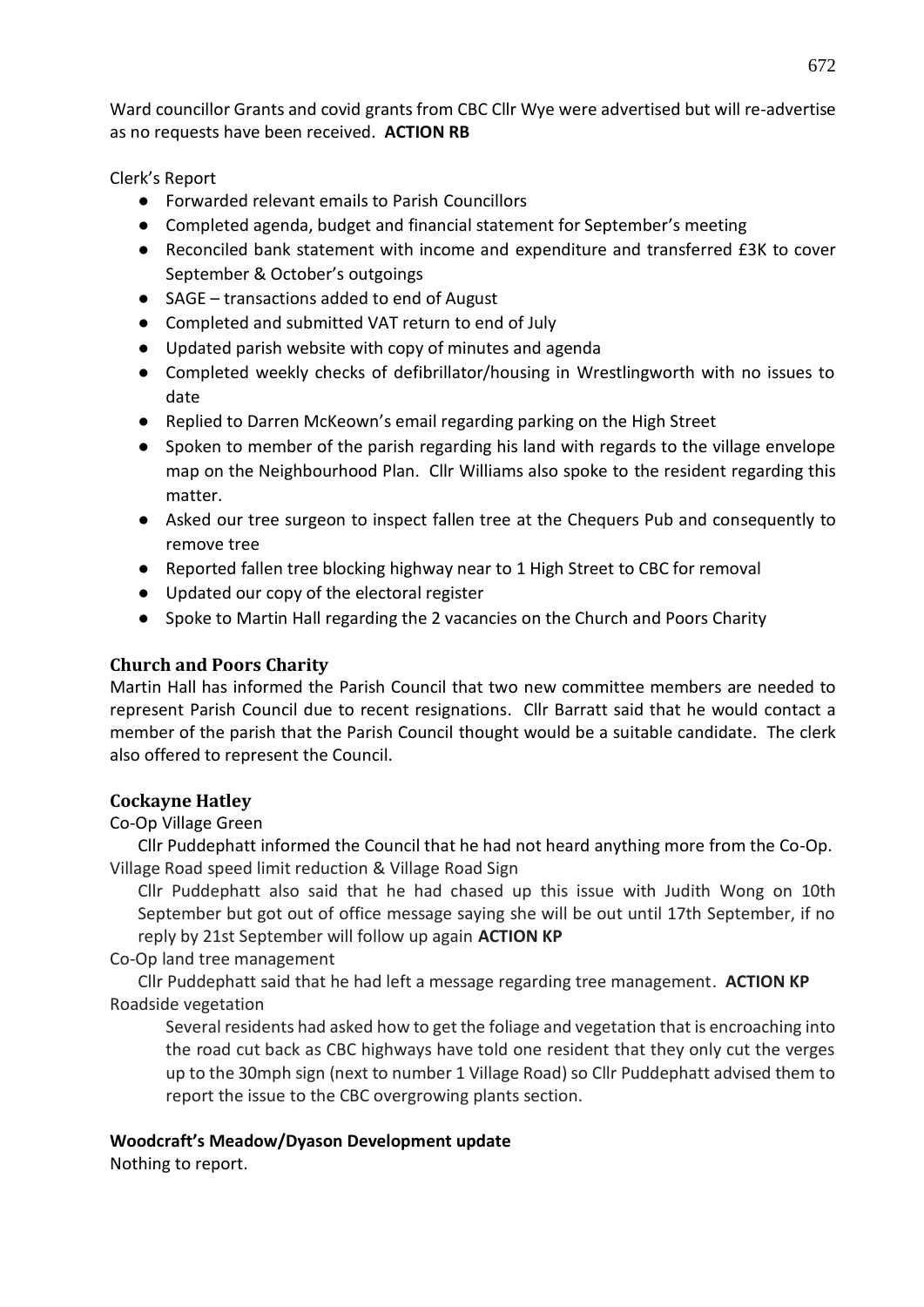#### **Portfolios**

PLAY AREA – Cllr Dewey informed the Council that as agreed at the last meeting, signs were placed on the entry to the play area and in the play area itself in relation to using the play area during the outbreak of Covid 19. Back in use.

Cllr Dewey was also notified by a resident that the garage had been left unlocked and open. He secured the garage by replacing the padlock the same day.

Cllr Dewey informed the Council that he had misunderstood the quotation received from Sovereign in relation to the play area resurfacing. The price of £6,467.64 is only available as a one off payment. If we spread the cost over 3 years it is 3 payments of £2,597.20 which total £7,791.60. It was agreed that the work needs to take place but that the premium increase by taking instalments was too high. The Council asked Cllr Dewey to let Sovereign know that we would have the work done in Spring 2021 and not pay in instalments. **ACTION FD**

WEBSITE & MILLENNIUM GARDEN – Cllr Kirkpatrick has posted articles on the Parish Website and it was agreed that Facebook was the best conduit for Covid-19 postings. He added that he had spoken to Alan regarding offering help with the Millennium Garden but that Alan had said he was able to cope without any further help. The issue of plants growing into a neighbouring garage had been attended to. Clerk agreed to contact parishioner to confirm that he was happy with the work. **ACTION CD**

Village sign in The Slade – The area underneath the village sign needs some attention. Cllr Barratt said he would ask some of the residents around the Slade so see if they would like to take care of the plants. Cllr Dewey said that he would look at the damaged brick work to see if it could be repaired. **ACTION RB & FD**

HIGHWAYS – Cllr Dodgson updated the Council on:

#### **Speedwatch**

Regarding the cessation of the speed-watch group, a formal letter was written to the PCC – Kathryn Holloway and the Beds Police Watch Scheme co-ordinator, Juliette Wright expressing the Parish Council's disappointment at the loss of the Wrestlingworth Speed-watch scheme. A request for an increase in Police speed monitoring was also made. Receipt of the letter was acknowledged by both recipients. The monitoring equipment has now been collected. Didn't answer any concerns other than completion of form is essential. Ken has issued a final report which Cllr Dodgson has agreed to circulate. Cllrs Barratt and Dodgson agreed to write to the volunteers involved to thank them for all their hard work. **ACTION ND & RB**

#### **High Street Parking**

Cllr Dodgson had a virtual meeting with Sharon Wood and Julia Hobson-Cooper of CBC's Community Safety Team. The issue of parking on the High Street was discussed, whilst it was agreed that not much could be done as no laws were being broken, the problem will be mentioned to the Transport Department.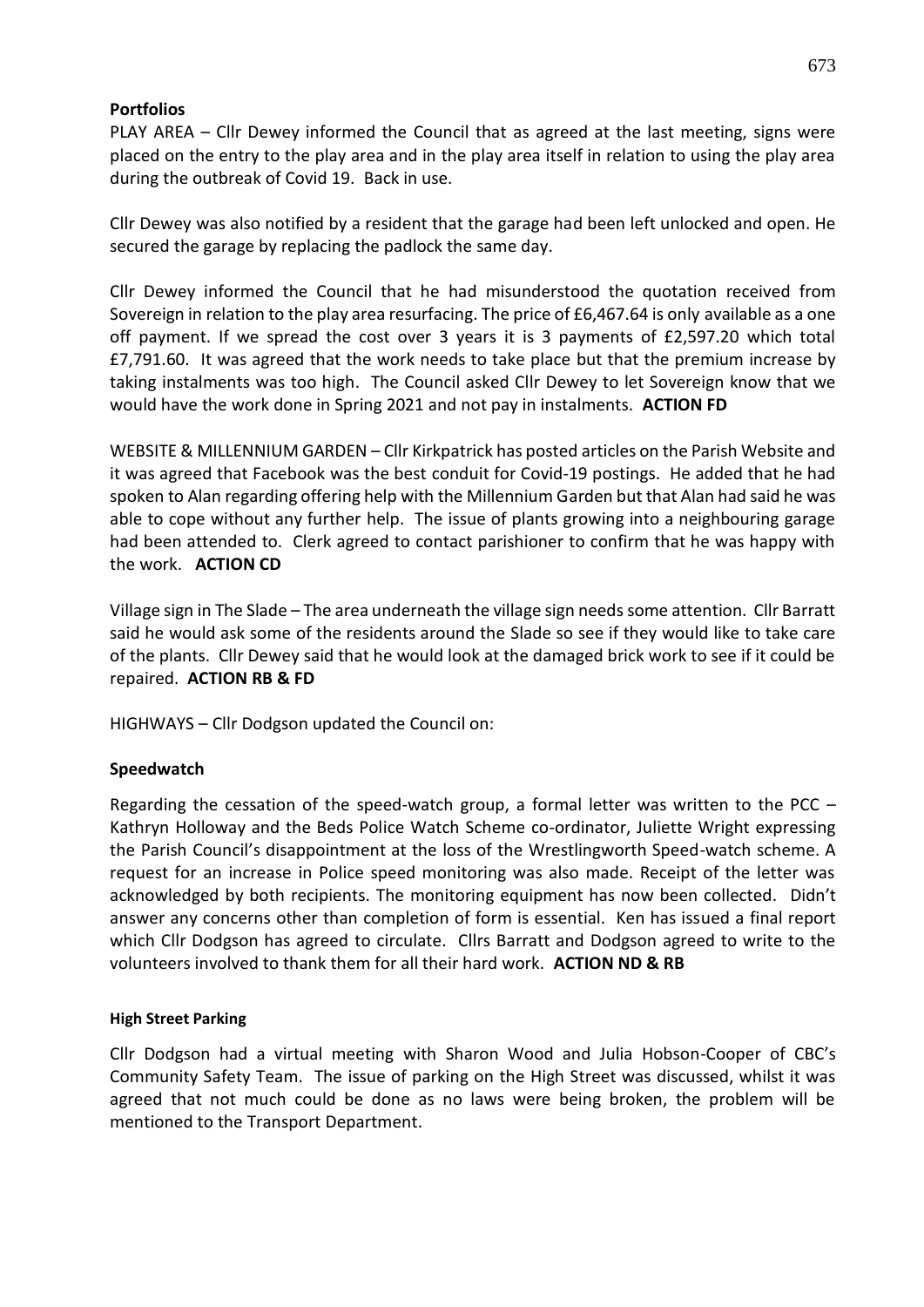A short presentation was given to Cllr Dodgson explaining the aims of this new team which are as follows:

- Reassuring presence within the community to build confidence
- Proactively engage with local residents to understand the issues and concerns in the local area.
- Early intervention, prevention and engagement
- Collaborating with the town and parish councils
- Signposting to other agencies/partnerships if required (such as Street Link)
- CSAS (Community Safety Accreditation Scheme powers)
- Promotion of Multi Agency Information forms

Further details are available if required. Cllr Dodgson to circulate presentation and see if it is suitable for the parish. **ACTION ND**

Cllr Barratt said that he had looked at the possibility of parking restrictions along part of the High Street. Cllr Dodgson agreed that he would speak to Julia Hobson-Cooper on how to progress with a permit scheme. **ACTION ND**

#### **Planning**

The current Planning applications were discussed. (**Appendix C)**

#### **Finance**

Councillors approved the payment of invoices **(Appendix A**)

The Financial statement **(Appendix B)** was reviewed.

Clerk's salary review was discussed and the Council were in favour of the increase of £20.47 per month awarded in the new NJC agreement which is backdated to April 2020. Cllr Barratt to inform payroll. **ACTION RB**

#### **Correspondence**

Cllr Barratt informed the meeting that he is yet to inspect the brook from Alexander Road to 81 High Street following a resident informing the Council of overgrown vegetation. **ACTION RB**

# **Any Other Business**

Village link – It was agreed that Cllr Williams would submit articles on Speedwatch and the bottle bank to the Village Link. **ACTION SW**

The meeting closed at 8.40 pm Date of Next Meeting - Monday 9<sup>th</sup> November 2020 at 7.30pm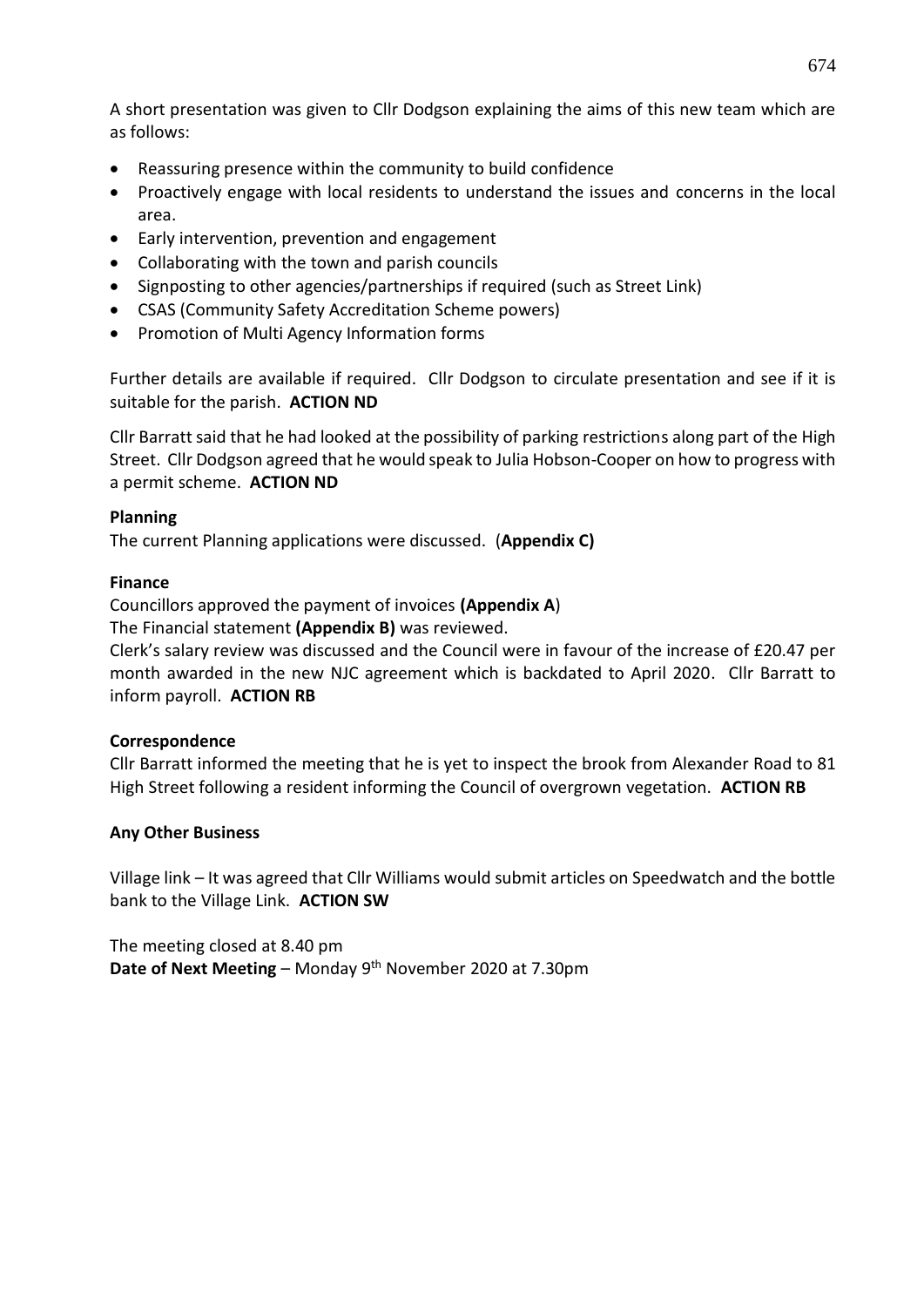# **Payments for approval – September 2020**

The following accounts are to be paid and the clerk requested the council's endorsement.

| Aug        | E-on Electricity supply D/Debit                               | 208.74 |
|------------|---------------------------------------------------------------|--------|
| Sept       | E-on Electricity supply D/Debit                               | 208.74 |
| July       | Clerk's Salary D/Debit                                        | 427.28 |
| Aug        | Clerk's Salary D/Debit                                        | 427.28 |
| July & Aug | Clerk's expenses (Telephone, Internet, Stamps,<br>stationery) | 31.00  |
| Aug        | SAGE - accounting software D/Debit                            | 21.60  |
| Sept       | SAGE - accounting software D/Debit                            | 21.60  |
| July       | D Granger $-$ grass cutting                                   | 609.41 |
| Aug        | D Granger $-$ grass cutting                                   | 609.41 |
| Aug        | <b>TM Tree Services</b>                                       | 500.00 |
| Aug        | Robin Barratt - Zoom subscription                             | 14.39  |
| Aug        | <b>CPRE</b> affiliation fee                                   | 36.00  |
| Sept       | D Granger $-$ grass cutting                                   | 609.41 |
| Sept       | Magpas Air Ambulance – grant                                  | 200.00 |
| Sept       | Clerk's backdated pay rise - £20.47 * 5                       | 102.35 |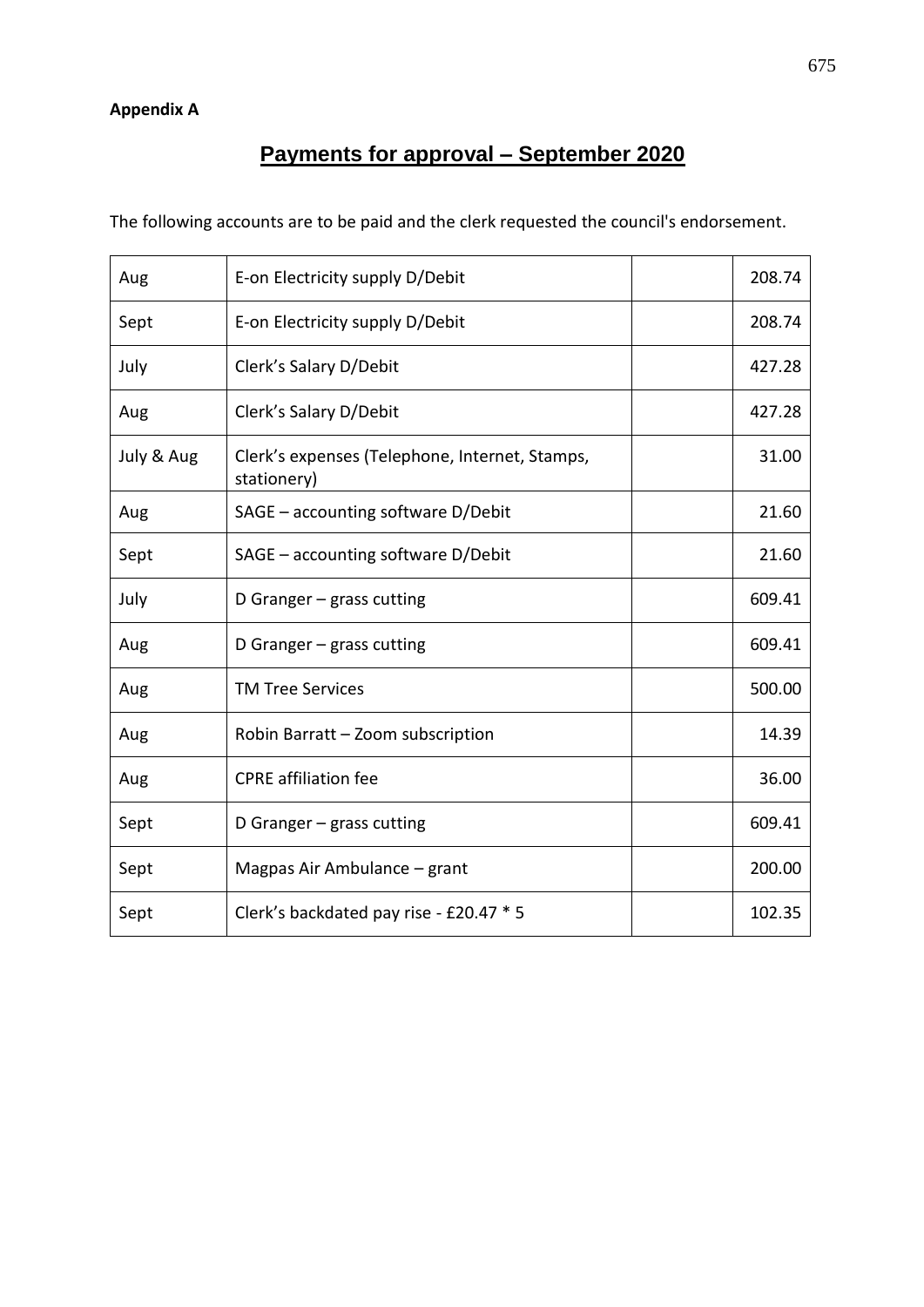# **WRESTLINGWORTH & COCKAYNE HATLEY PARISH COUNCIL**

# **FINANCIAL STATEMENT AT 31 Aug 2020 WITH BUDGET TO MARCH 2021**

|                                   | <b>Year to 31 March 2021</b> |                   |  | <b>Year to 31 March</b><br>2020 |                |
|-----------------------------------|------------------------------|-------------------|--|---------------------------------|----------------|
|                                   | <b>Actual to</b>             |                   |  |                                 |                |
|                                   | 31 March                     | <b>Budget for</b> |  |                                 |                |
|                                   | 2021                         | <u>year</u>       |  | <b>Actual</b>                   | <b>Notes</b>   |
| <b>Income</b>                     |                              |                   |  |                                 |                |
| Precept                           | 23,610.00                    | 23,600.00         |  | 22,482.00                       | 1              |
| Interest                          | 8.47                         | 20.00             |  | 19.47                           |                |
| <b>Grass Cutting Contribution</b> |                              | 380.00            |  | 380.33                          |                |
| Insurance Claim re Churchyard     |                              |                   |  | 788.00                          |                |
| VAT refund to March 20            | 288.72                       | 288.72            |  | 259.96                          |                |
| <b>Total Income</b>               | 23,907.19                    | 24,288.72         |  | 23,929.76                       |                |
| <b>Operational Expenses</b>       |                              |                   |  |                                 |                |
| Accountants fees & Sage           | 190.00                       | 400.00            |  | 307.00                          |                |
| <b>Affiliation Fees</b>           | 172.00                       | 300.00            |  | 314.00                          |                |
| <b>Amenity Field lease</b>        |                              | 120.00            |  |                                 | $\overline{2}$ |
| <b>British Legion</b>             |                              | 25.00             |  | 19.00                           |                |
| <b>Church Clock Maintenance</b>   |                              | 250.00            |  | 266.00                          |                |
| <b>Churchyard Maintenance</b>     |                              | 250.00            |  | 740.00                          |                |
| Clerk's expenses                  | 170.00                       | 300.00            |  | 297.01                          |                |
| Clerk's salary                    | 2,136.40                     | 5,400.00          |  | 5,127.46                        |                |
| <b>Election expenses</b>          |                              | 65.00             |  | 65.06                           |                |
| Electricity - street lighting     | 981.16                       | 2,200.00          |  | 2,347.09                        |                |
| Electricity/lighting -            |                              |                   |  |                                 |                |
| maintenance                       | 53.75                        | 500.00            |  | 1,123.75                        |                |
| <b>General Maintenance</b>        |                              | 500.00            |  |                                 |                |
| <b>GDPR Data Protection</b>       |                              | 35.00             |  | 35.00                           |                |
| Grants (see below)                | 1,300.00                     | 1,500.00          |  | 1,500.00                        |                |
| Normal Grass and Hedge            |                              |                   |  |                                 |                |
| cutting                           | 2,539.20                     | 8,000.00          |  | 7,020.92                        |                |
| Other grounds & tree work         | 650.00                       | 450.00            |  | 450.00                          |                |
| Insurance                         | 858.18                       | 900.00            |  | 841.21                          |                |
| <b>Memorial Hall Hire</b>         | 14.00                        | 90.00             |  | 70.00                           |                |
| Millennium Garden                 |                              | 100.00            |  |                                 |                |
| Parish Tidy Up                    |                              | 250.00            |  | 211.67                          |                |
| Playing field Maintenance         | 107.00                       | 750.00            |  | 592.80                          |                |
| Playing field lease               |                              | 360.00            |  |                                 | 3              |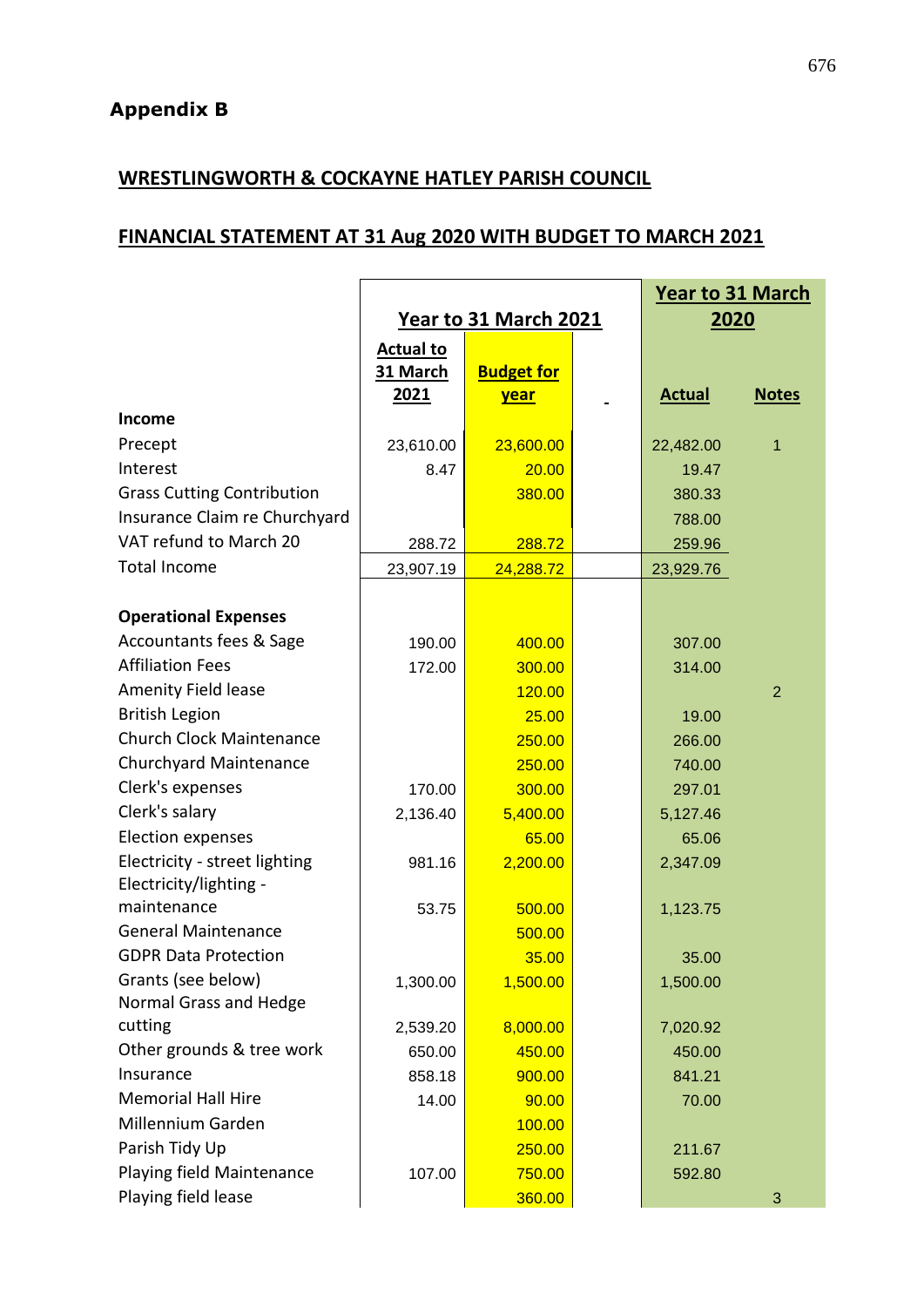| <b>Training expenses</b>         |                        | 100.00            | 60.00                  |                |
|----------------------------------|------------------------|-------------------|------------------------|----------------|
| Web site                         | 120.00                 | 250.00            | 252.00                 |                |
| Vat expensed and not yet         |                        |                   |                        |                |
| recovered                        | 593.52                 | 0.00<br>23,095.00 |                        |                |
|                                  | 9,885.21               |                   | 21,639.97              |                |
| <b>Operating surplus/deficit</b> |                        |                   |                        |                |
|                                  | 14,021.98              | 1,193.72          | 2,289.79               |                |
| Projects & rent arrears          |                        |                   |                        |                |
| Allotment lease and set up       |                        | 2,500.00          |                        | $\overline{4}$ |
| Defibrillator                    |                        |                   | 4,780.00               |                |
| Defibrillator Ward Cllr Grant    |                        |                   | $-2,000.00$            |                |
| Speed reduction measures         | 6,574.00               | 4,074.00          |                        |                |
| Amenity lease arrears            |                        | 360.00            |                        | $\overline{2}$ |
| Playing field lease arrears      |                        | 2,880.00          |                        | 3              |
| Cockayne Hatley land & set up    |                        | 3,000.00          |                        | $\overline{4}$ |
| <b>Net Project costs</b>         | 6,574.00               | 12,814.00         | 2,780.00               |                |
|                                  |                        |                   |                        |                |
| Overall surplus/deficit          | 7,447.98               | $-11,620.28$      | $-490.21$              |                |
| <b>RESERVES</b>                  |                        |                   |                        |                |
| Bank brought forward             | 30,296.15              | 30,296.15         | 30,786.36              |                |
| (Deficit)/Surplus for period     | 7,447.98               | $-11,620.28$      | $-490.21$              |                |
| Bank carried forward             | 37,744.13              | 18,675.87         | 30,296.15              |                |
| VAT refund due                   | 593.52                 |                   | 288.72                 |                |
| Total                            | 38,337.65              |                   | 30,584.87              |                |
| <b>GRANTS PAID IN YEAR</b>       |                        |                   |                        |                |
| Village Link                     | 150.00                 | 150.00            | 150.00                 |                |
| Wrestlingworth Goodwill Fund     | 1,000.00               |                   | 1,000.00               |                |
| Lower School                     | 150.00                 | 150.00            | 350.00                 |                |
|                                  | 1,300.00               | 300.00            | 1,500.00               |                |
| <b>Bank balances</b>             |                        |                   |                        |                |
| Current account - 31/08/2020     | 2,084.76               |                   | 2,557.51               |                |
| Deposit account - 31/08/2020     | 35,659.37<br>37,744.13 |                   | 27,738.64<br>30,296.15 |                |
|                                  |                        |                   |                        |                |

## **NOTES TO BUDGET**

1 5% increase

2 The old lease expired September 2016 with annual rent of £120. It has not yet been renewed by CBC and no rent

paid.

3 The old lease expired March 2011 with annual rent of £360. It has not yet been renewed by CBC and no rent paid. The last on this from CBC dated 19 Nov 18, we were seeking a reduction and time to pay.

4 Estimated costs